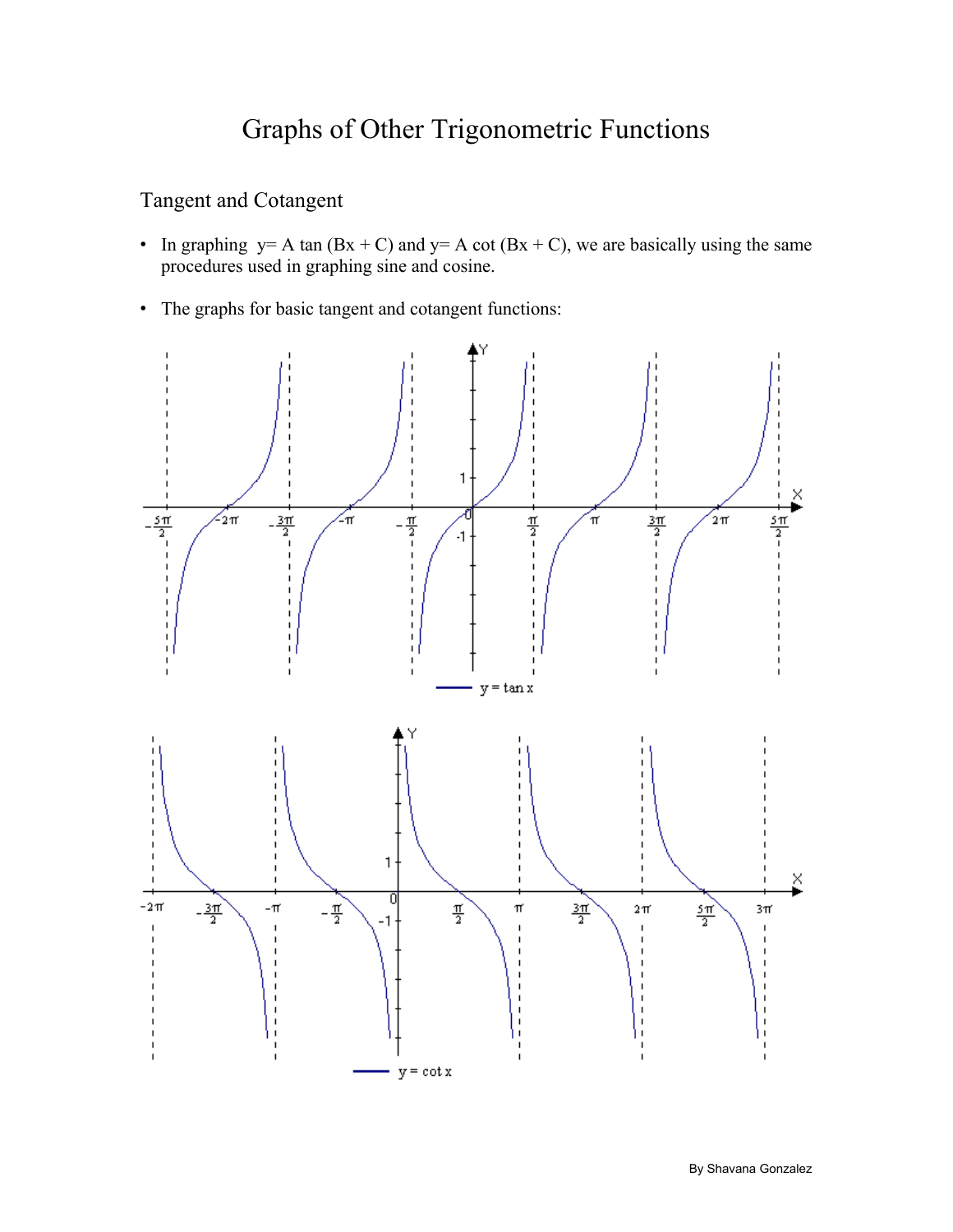# Drawing the Graph

- To sketch a tangent and cotangent graph one needs to know how the constants *A*, *B*, and *C* of  $y = A \tan(Bx + C)$  graph, affect the regular  $y = \tan x$  and  $y = \cot x$  graphs.
	- First off, the amplitude is not an accurate factor for the tangent and cotangent functions because they both depart from the x-axis to infinity on both ends.
	- Second, *A* affects the graph by either making it steeper or less steeper. If  $|A| > 1$ , then the graph is steeper. If  $|A| < 1$ , then the graphs is less steep.
	- Third, If *A* is a negative number, the graph is a reflection across the x-axis.
	- The constants *B* and *C* have the same affect on the graph like in sine and cosine, change in period (*B*), and phase shift (*C*).
- Tangent and cotangent both have the same period of  $\pi$ , therefore each complete one cycle as the Bx + C goes from  $0 \rightarrow \pi$ .
	- In other words, if you are solving for x, then x varies from

$$
x = -C/B \qquad \Rightarrow \qquad x = -C/B + \pi/B
$$

- $y = A \tan(Bx + C)$  and  $y = A \cot(Bx + C)$  have a period of  $\pi/B$  and a phase shift of  $-C/B$ .
- The general graph is shifted to the right if  $-C/B$  is positive, and to the left if  $-C/B$  is negative.

Graphing  $y = A \cot (Bx + C) - W$  ithout Phase Shift

- $1<sup>st</sup> \rightarrow$  We find the period and phase shift for y = 2 cot (2x).
	- Solve for x:

Phase Shift 
$$
\rightarrow Bx + C = 0
$$
  
\n $2x + 0 = 0$   
\n $2x/2 = 0/2$   
\n $x = 0$  Phase shift = 0  
\nPeriod  $\rightarrow$   $Bx + C = \pi$   
\n $2x + 0 = \pi$   
\n $2x/2 = \pi/2$   
\n $x = \pi/2$  Period =  $\pi/2$ 

 $(C = 0$ , therefore there is no phase shift)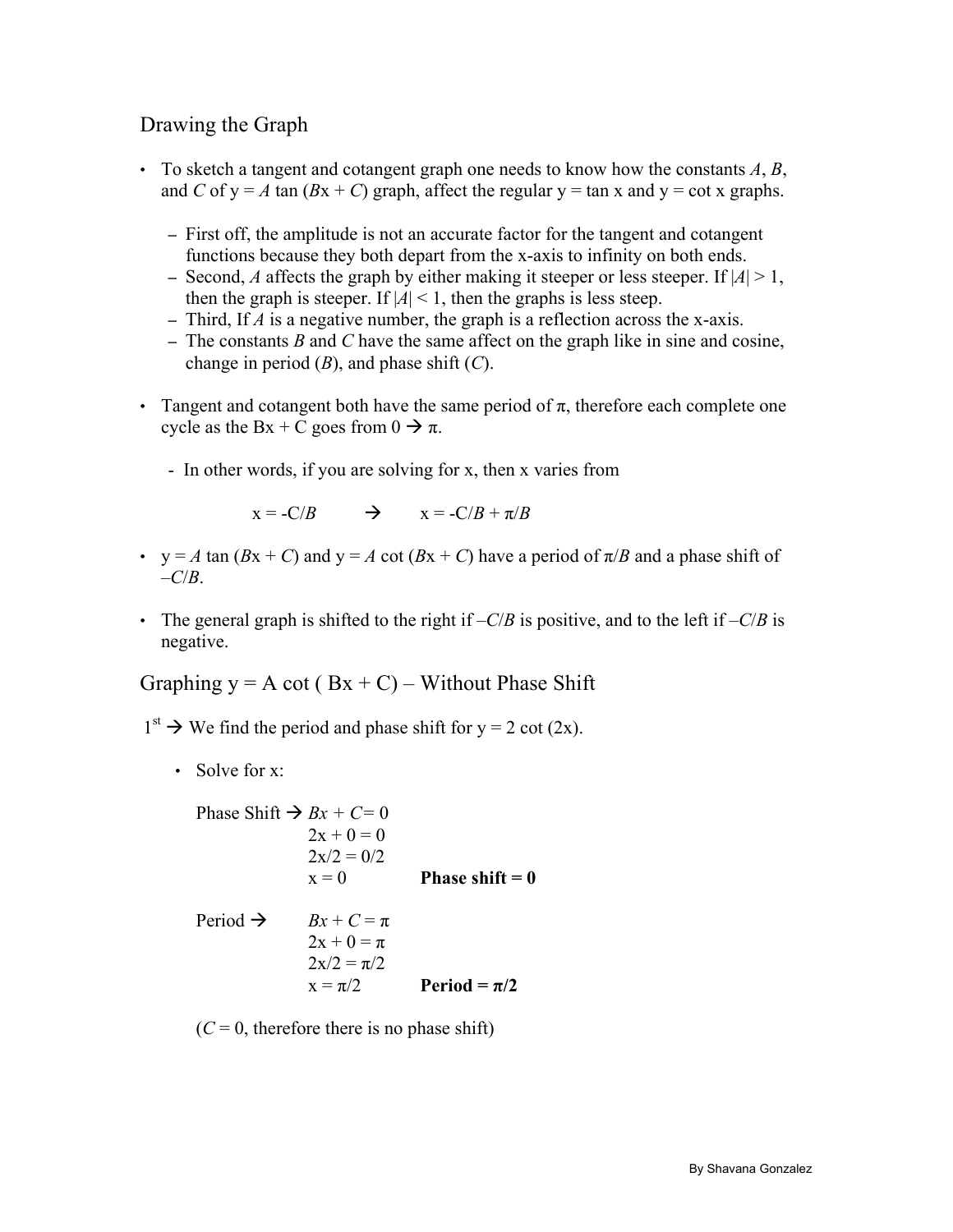Graphing  $y = A \cot (Bx + C) - W$ ithout Phase Shift Continued ...

- $2^{nd} \rightarrow$  Then, we sketch the graph within the intervals  $-\pi/2 < x < \pi/2$ .
	- As 2x varies from 0 to  $\pi$ ,  $y = 2 \cot(2x)$  completes one cycle.
	- Graph:



Graphing  $y = A \cot(Bx + C) -$  With Phase Shift

- Let's find the period and phase shift for  $y = \cot(\pi x/2 + \pi/4)$
- Solve for x:

Phase Shift  $\rightarrow$  Bx + C = 0

 $\pi x/2 + \pi/4 = 0$  $\pi x/2 = -\pi/4$  $2/\pi(\pi x/2) = (-\pi/4) (2/\pi)$  (multiply the reciprocal of  $\pi/2$ )  $x = -1/2$ 

**Phase shift = -1/2** 

Period  $\rightarrow$  Bx + C =  $\pi$  $πx/2 + π/4 = π$  πx/2 = -π/4 + π  $2/\pi(\pi x/2) = (-\pi/4 + \pi) (2/\pi)$  (multiply the reciprocal of  $\pi/2$ )  $x = 2$ 

**Period =**  $2\pi$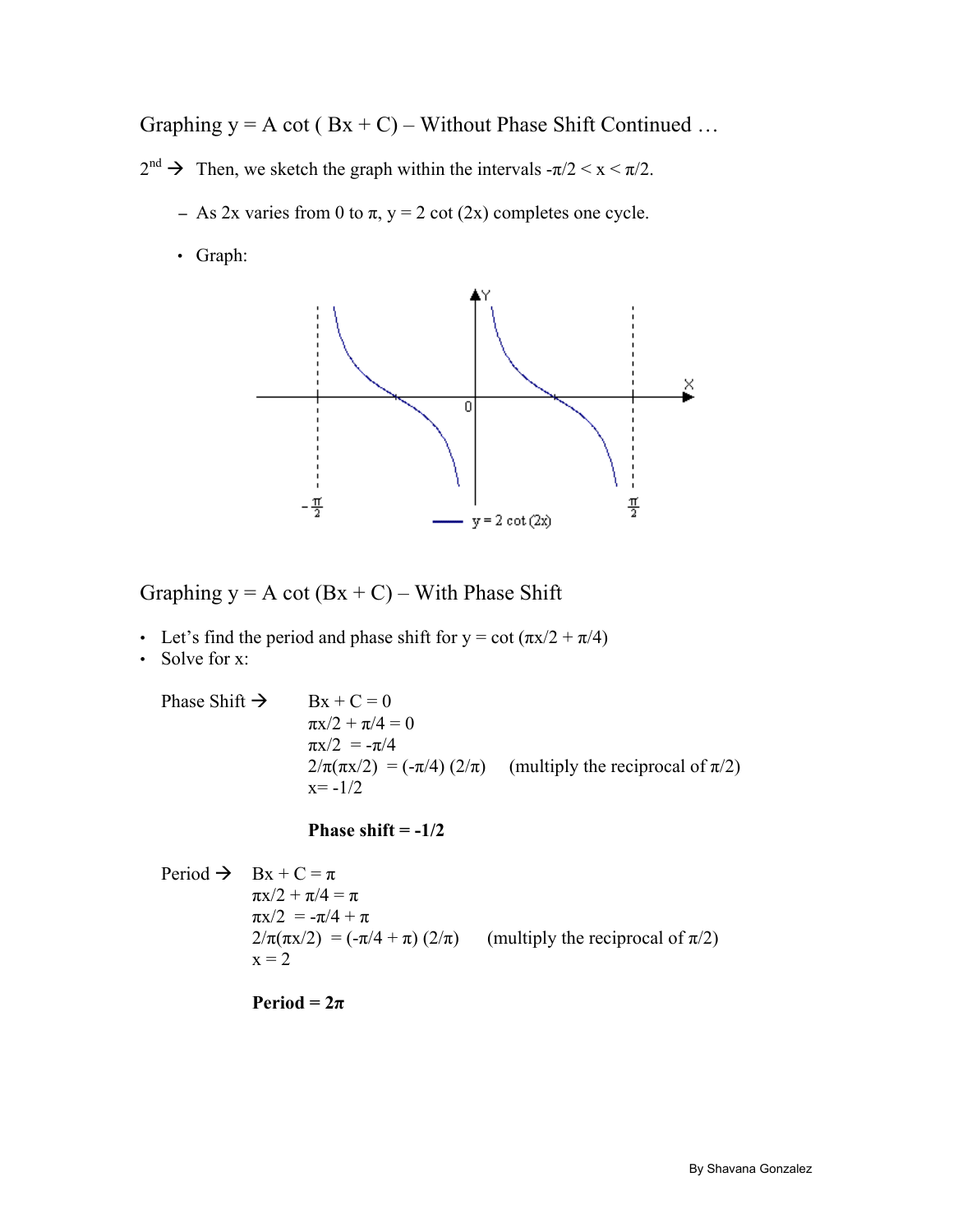Graphing  $y = A \cot(Bx + C) - W$ ith Phase Shift Continued ...

Sketch the graph (only one period) starting at  $x = -1/2$  (the phase shift), and ending at  $x =$  $-1/2 + 2$  (the phase shift plus the period) which will be  $x = 3/2$ .



• Extend the graph of y = cot  $(\pi x/2 + \pi/4)$  over the interval (-3/2, 2  $\frac{1}{2}$ )



#### Secant and Cosecant

- $y = \sec x$
- Period =  $2\pi$
- Symmetric with respect to the y-axis.
- Domain = all real numbers; x does not equal to  $\pi/2 + k\pi$ , k an integer.
- Range = all real numbers;  $y \le -1$  or  $y \ge 1$
- Discontinuous at  $x = \pi/2 + k\pi$ , k an integer.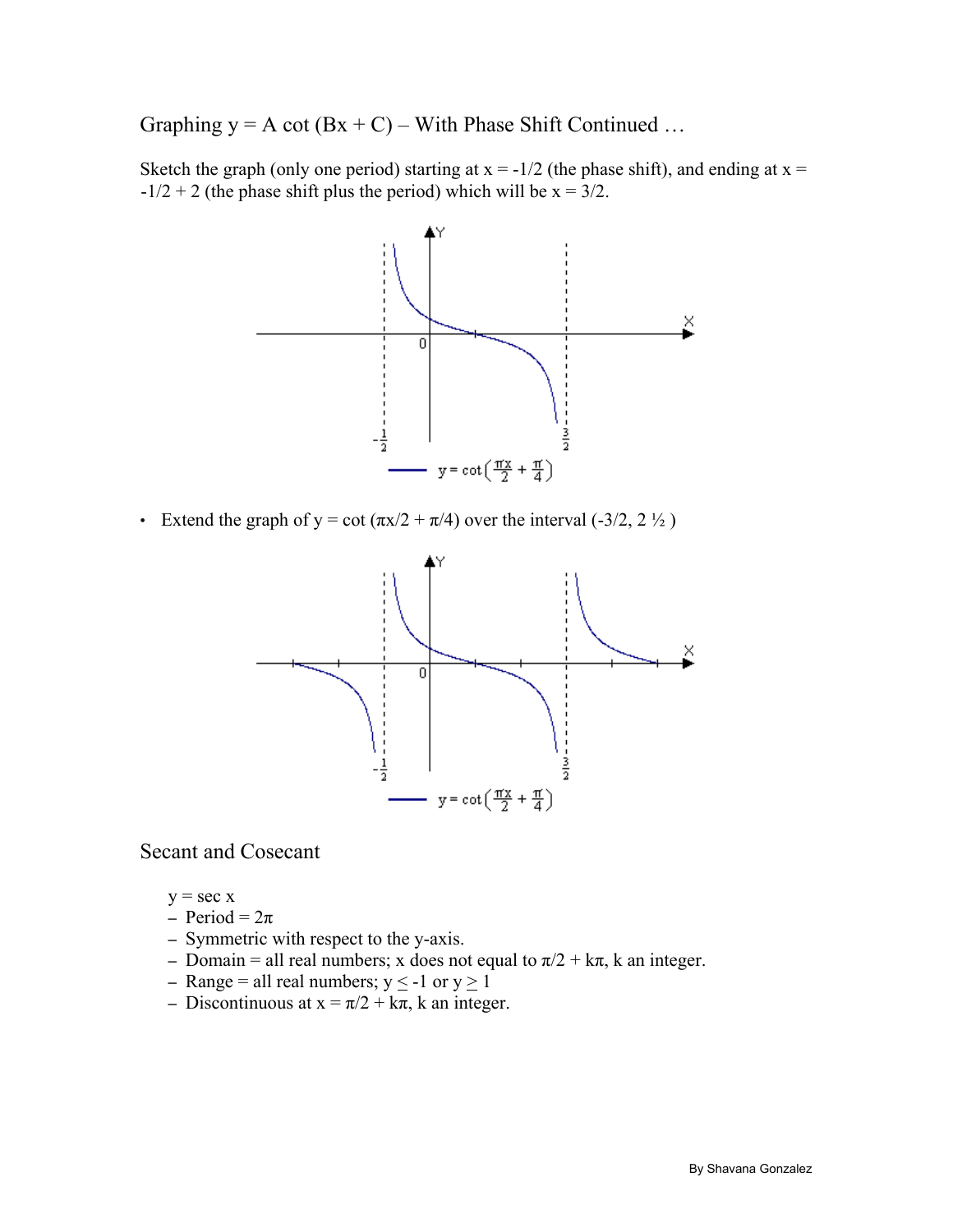Secant and Cosecant Continued …



- $y = \csc x$
- $-$  Period =  $2\pi$
- Symmetric with respect to the origin.
- Domain = all real numbers; x does not equal to  $k\pi$ , k an integer.
- Range = all real numbers;  $y \le -1$  or  $y \ge 1$
- Discontinuous at  $x = k\pi$ , k an integer.

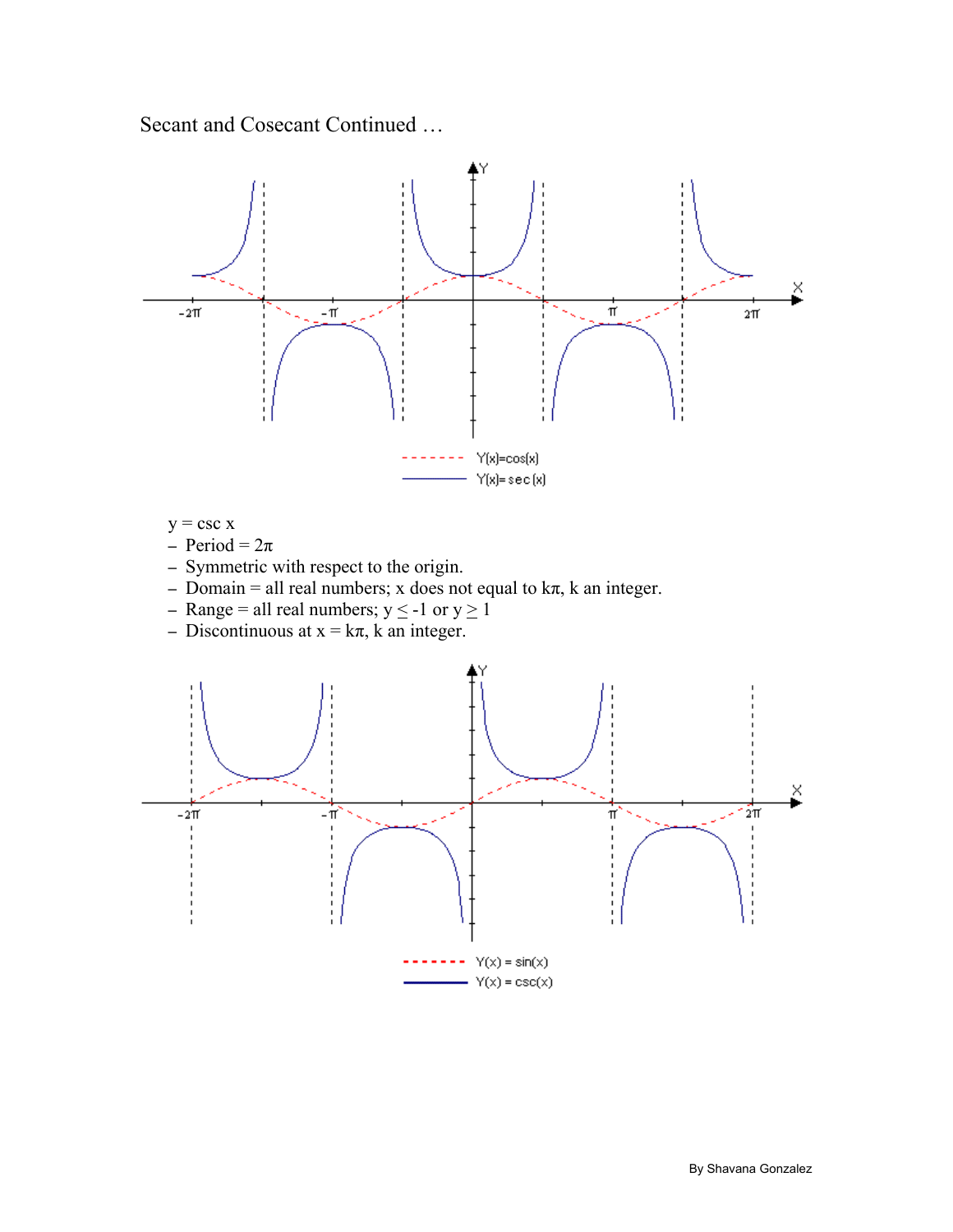## Graphing Secant and Cosecant

- Like the tangent and cotangent functions, amplitude does not play an important role for secant and cosecant functions.
- Both have the same period of  $2\pi$ , so we solve the phase shift and period with Bx + C =  $0 & Bx + C = 2\pi$
- It is easier to graph  $y = A \sec(Bx + C)$  or  $y = A \csc(Bx + C)$  by graphing  $y = (1/A)$  $\cos(Bx + C)$  or  $y = (1/A) \sin(Bx + C)$ , the cosine and sine graph with dashed curve, then taking the reciprocal of the sine and cosine graph.

## Secant Example

•  $Y = \sec(2x + \pi)$ 

– Find the period and phase shift first:

Phase shift  $\rightarrow$  Bx + C = 0  $2x + \pi = 0$  $2x = -\pi$  $2x/2 = -\pi/2$  **Phase shift:**  $x = -\pi/2$ 

Period  $\rightarrow Bx + C = 2\pi$  $2x + \pi = 2\pi$  $2x = -\pi + 2\pi$  $2x/2 = (-\pi + 2\pi)/2$  **Period:**  $x = \pi$ 

- Because sec  $(2x + \pi) = 1/\cos(2x + \pi)$ , we can graph y= cos (2x + π), starting from  $-\pi/2$  to  $-\pi/2 + \pi$ , which is one cycle.
- Then we take the reciprocals of the graph.